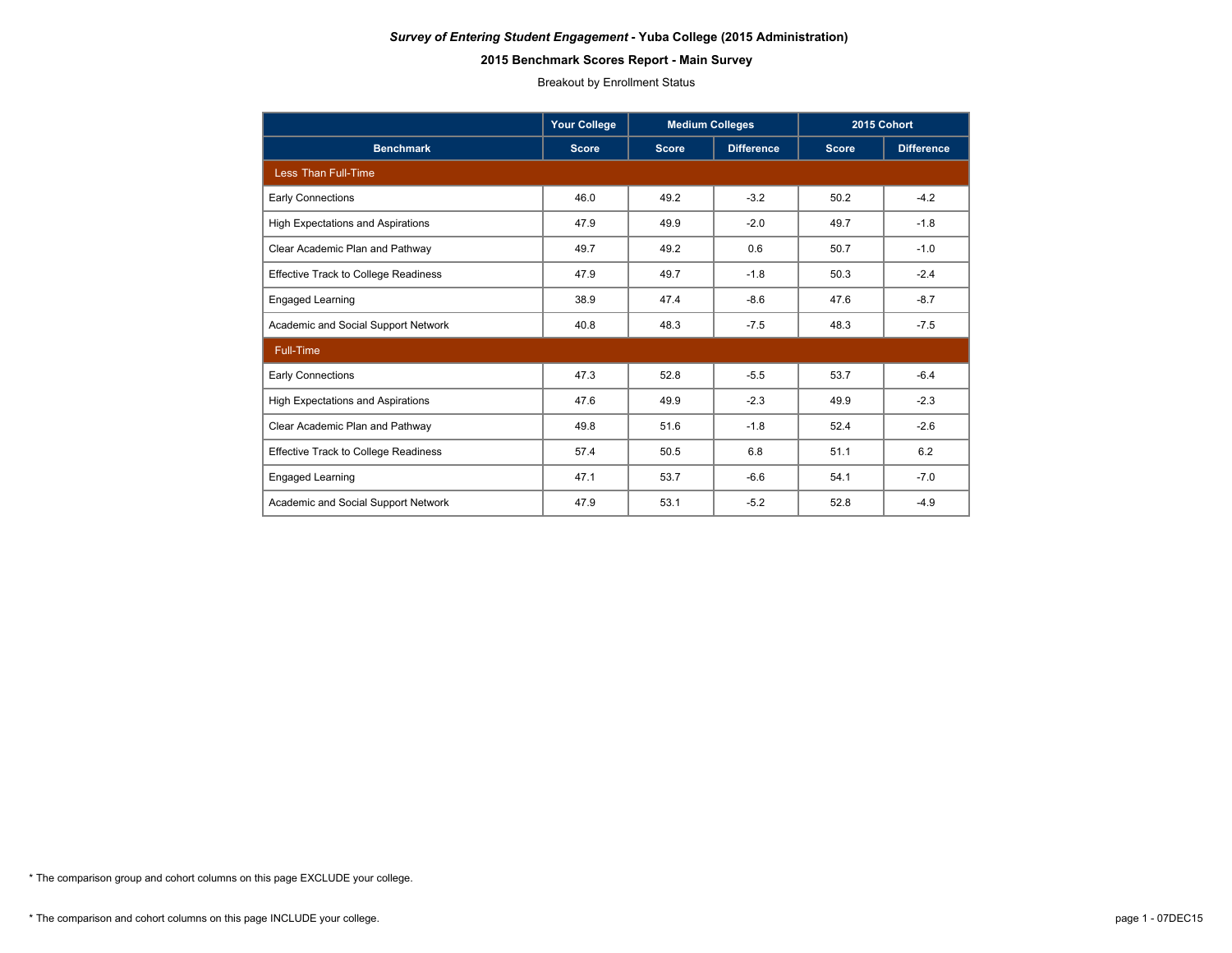# **2015 Deciles Report - Main Survey**

Breakout by Enrollment Status: Less Than Full-Time

|                                             | <b>Deciles</b> |      |      |      |      |      |      |      |      |      |      |
|---------------------------------------------|----------------|------|------|------|------|------|------|------|------|------|------|
| <b>Benchmark</b>                            | 0%             | 10%  | 20%  | 30%  | 40%  | 50%  | 60%  | 70%  | 80%  | 90%  | 100% |
| 2015 Cohort                                 |                |      |      |      |      |      |      |      |      |      |      |
| <b>Early Connections</b>                    | 27.5           | 39.2 | 43.0 | 45.4 | 47.5 | 49.8 | 51.8 | 54.5 | 57.2 | 60.8 | 80.6 |
| <b>High Expectations and Aspirations</b>    | 9.7            | 43.0 | 46.4 | 47.8 | 48.9 | 49.9 | 51.1 | 52.6 | 53.9 | 56.2 | 62.8 |
| Clear Academic Plan and Pathway             | 26.9           | 39.5 | 44.4 | 46.3 | 49.6 | 51.4 | 53.1 | 55.2 | 57.4 | 60.1 | 67.1 |
| <b>Effective Track to College Readiness</b> | $-2.7$         | 40.5 | 45.3 | 48.1 | 50.4 | 51.8 | 53.1 | 54.3 | 56.3 | 57.9 | 64.4 |
| Engaged Learning                            | 24.5           | 40.8 | 42.9 | 44.4 | 46.4 | 47.3 | 48.4 | 49.6 | 51.7 | 54.7 | 75.8 |
| Academic and Social Support Network         | 20.7           | 41.5 | 44.0 | 45.4 | 47.3 | 48.4 | 49.7 | 51.3 | 52.9 | 54.6 | 61.3 |
| <b>Medium Colleges</b>                      |                |      |      |      |      |      |      |      |      |      |      |
| <b>Early Connections</b>                    | 27.5           | 41.1 | 44.0 | 45.5 | 47.4 | 49.1 | 50.2 | 53.9 | 55.3 | 57.9 | 66.8 |
| <b>High Expectations and Aspirations</b>    | 39.0           | 43.0 | 47.1 | 47.9 | 49.1 | 50.0 | 50.7 | 52.6 | 53.3 | 56.1 | 60.0 |
| Clear Academic Plan and Pathway             | 27.8           | 38.9 | 43.8 | 45.5 | 48.4 | 50.8 | 52.0 | 53.1 | 55.3 | 56.9 | 61.2 |
| <b>Effective Track to College Readiness</b> | 29.3           | 39.3 | 45.0 | 46.6 | 49.9 | 50.7 | 51.7 | 54.4 | 55.5 | 57.3 | 62.7 |
| Engaged Learning                            | 36.3           | 42.6 | 43.3 | 44.4 | 46.0 | 47.6 | 48.3 | 50.4 | 51.3 | 52.6 | 58.8 |
| Academic and Social Support Network         | 40.0           | 41.8 | 45.0 | 45.9 | 47.3 | 49.0 | 49.5 | 51.2 | 52.0 | 53.4 | 55.6 |
| <b>Rural Colleges</b>                       |                |      |      |      |      |      |      |      |      |      |      |
| <b>Early Connections</b>                    | 27.5           | 42.6 | 46.7 | 49.5 | 50.9 | 53.1 | 54.8 | 56.3 | 59.2 | 62.7 | 80.6 |
| <b>High Expectations and Aspirations</b>    | 33.9           | 41.4 | 45.4 | 47.6 | 49.0 | 50.5 | 52.1 | 53.1 | 54.8 | 57.9 | 62.8 |
| Clear Academic Plan and Pathway             | 27.8           | 44.0 | 47.1 | 50.9 | 52.5 | 53.7 | 55.4 | 56.8 | 58.7 | 61.4 | 67.1 |
| <b>Effective Track to College Readiness</b> | $-2.7$         | 39.1 | 44.2 | 46.6 | 49.5 | 51.0 | 52.3 | 53.7 | 56.4 | 58.0 | 64.4 |
| <b>Engaged Learning</b>                     | 24.5           | 40.6 | 42.7 | 44.0 | 45.9 | 47.2 | 48.4 | 49.7 | 52.2 | 55.0 | 63.1 |
| Academic and Social Support Network         | 20.7           | 41.5 | 44.5 | 45.9 | 47.5 | 48.5 | 49.5 | 51.3 | 52.9 | 55.6 | 59.9 |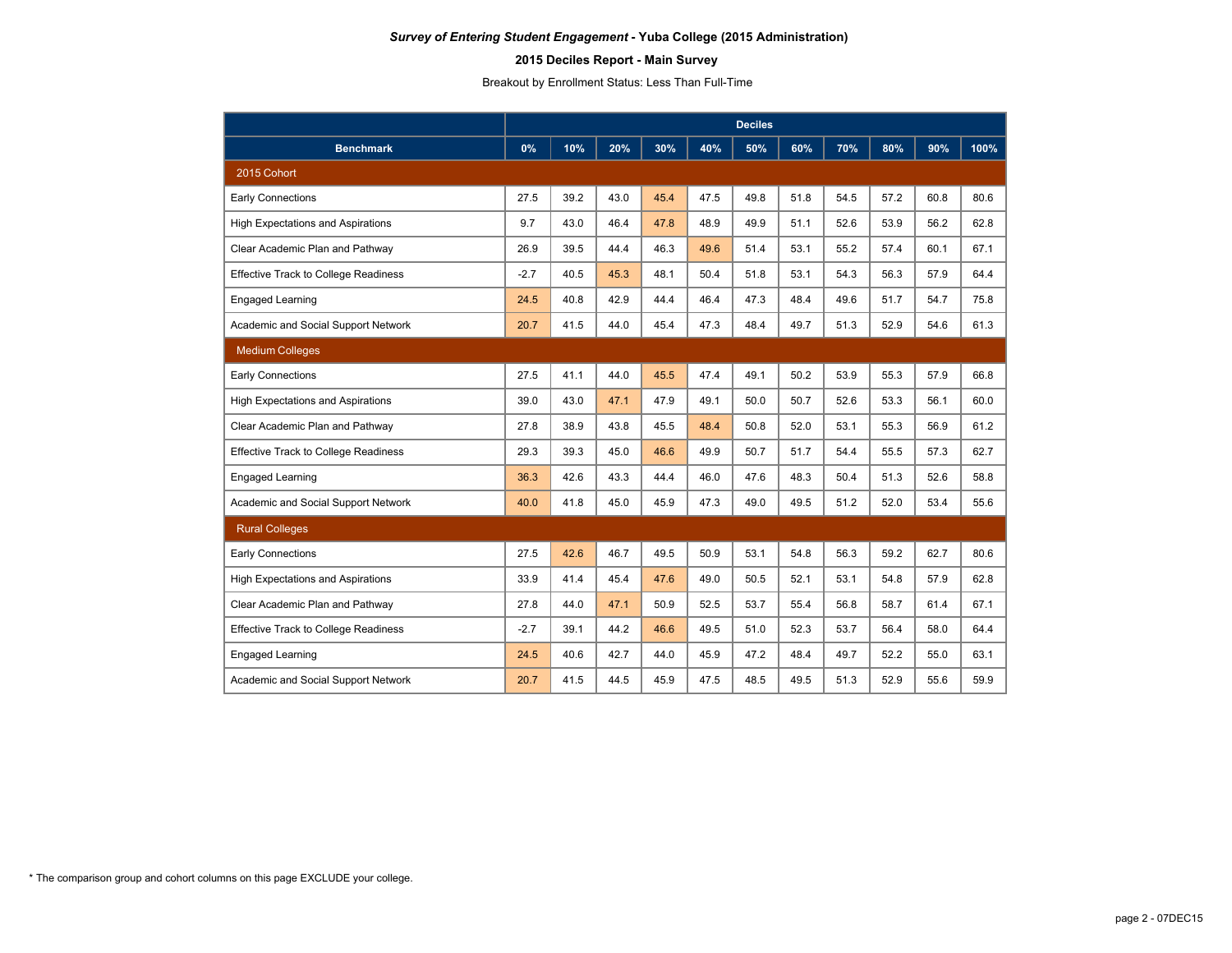## **2015 Deciles Report - Main Survey**

Breakout by Enrollment Status: Full-Time

|                                             | <b>Deciles</b> |      |      |      |      |      |      |      |      |      |      |
|---------------------------------------------|----------------|------|------|------|------|------|------|------|------|------|------|
| <b>Benchmark</b>                            | 0%             | 10%  | 20%  | 30%  | 40%  | 50%  | 60%  | 70%  | 80%  | 90%  | 100% |
| 2015 Cohort                                 |                |      |      |      |      |      |      |      |      |      |      |
| <b>Early Connections</b>                    | 36.7           | 43.2 | 46.6 | 48.7 | 50.7 | 53.3 | 55.3 | 58.1 | 60.7 | 64.5 | 74.7 |
| <b>High Expectations and Aspirations</b>    | 27.3           | 44.2 | 46.1 | 47.5 | 49.1 | 50.7 | 51.7 | 52.7 | 53.8 | 55.1 | 64.7 |
| Clear Academic Plan and Pathway             | 26.6           | 43.3 | 46.5 | 49.2 | 51.6 | 53.4 | 55.0 | 56.5 | 58.2 | 60.1 | 68.2 |
| <b>Effective Track to College Readiness</b> | $-0.7$         | 42.1 | 46.3 | 49.0 | 50.8 | 52.4 | 53.4 | 55.0 | 56.7 | 59.2 | 64.1 |
| <b>Engaged Learning</b>                     | 42.7           | 47.7 | 49.2 | 51.0 | 52.5 | 53.5 | 54.9 | 56.2 | 58.1 | 61.3 | 74.9 |
| Academic and Social Support Network         | 40.1           | 47.5 | 49.4 | 50.4 | 51.6 | 52.7 | 53.9 | 54.9 | 56.4 | 57.8 | 68.1 |
| <b>Medium Colleges</b>                      |                |      |      |      |      |      |      |      |      |      |      |
| <b>Early Connections</b>                    | 37.5           | 43.2 | 47.7 | 49.5 | 51.2 | 52.6 | 54.2 | 55.4 | 58.1 | 60.7 | 71.8 |
| <b>High Expectations and Aspirations</b>    | 36.5           | 44.2 | 46.9 | 47.6 | 49.0 | 50.8 | 51.7 | 52.5 | 53.9 | 55.0 | 60.3 |
| Clear Academic Plan and Pathway             | 36.3           | 44.0 | 45.7 | 49.1 | 49.8 | 51.3 | 54.4 | 55.7 | 57.0 | 58.4 | 62.8 |
| <b>Effective Track to College Readiness</b> | 26.1           | 42.6 | 44.5 | 47.7 | 49.3 | 50.9 | 53.3 | 56.3 | 57.2 | 58.9 | 62.9 |
| <b>Engaged Learning</b>                     | 42.7           | 47.9 | 48.5 | 50.0 | 51.6 | 53.9 | 55.4 | 56.1 | 58.5 | 61.6 | 63.7 |
| Academic and Social Support Network         | 47.9           | 49.4 | 50.3 | 51.2 | 51.7 | 52.5 | 53.2 | 55.1 | 56.2 | 57.6 | 60.8 |
| <b>Rural Colleges</b>                       |                |      |      |      |      |      |      |      |      |      |      |
| <b>Early Connections</b>                    | 41.8           | 47.3 | 49.8 | 52.5 | 54.6 | 57.2 | 59.2 | 60.7 | 62.7 | 66.7 | 74.7 |
| <b>High Expectations and Aspirations</b>    | 35.7           | 43.6 | 45.8 | 47.9 | 49.2 | 51.0 | 52.2 | 53.5 | 54.4 | 56.4 | 64.7 |
| Clear Academic Plan and Pathway             | 32.9           | 45.7 | 49.6 | 52.9 | 54.6 | 56.2 | 57.3 | 58.4 | 59.8 | 61.5 | 68.2 |
| <b>Effective Track to College Readiness</b> | $-0.7$         | 42.3 | 45.0 | 48.0 | 50.2 | 52.1 | 53.1 | 54.5 | 56.4 | 58.1 | 62.8 |
| <b>Engaged Learning</b>                     | 44.6           | 48.1 | 49.4 | 51.0 | 52.8 | 53.7 | 55.0 | 56.2 | 58.0 | 60.9 | 72.5 |
| Academic and Social Support Network         | 44.7           | 49.1 | 50.3 | 51.5 | 52.6 | 53.6 | 54.8 | 55.4 | 56.7 | 58.2 | 68.1 |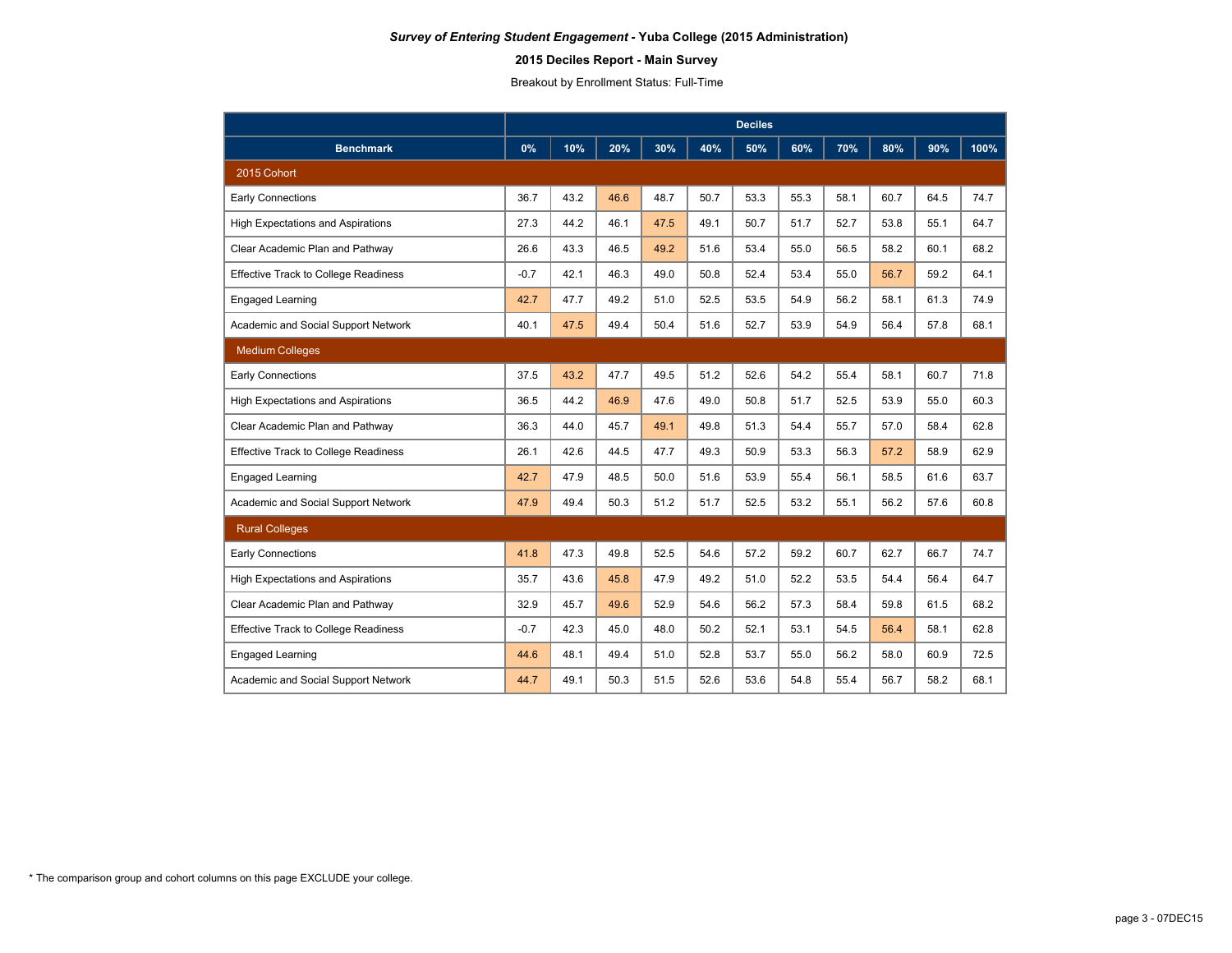## **2015 Benchmark Scores Report - Main Survey**

Breakout by Developmental Status

|                                             | <b>Your College</b> | <b>Medium Colleges</b> |                   | 2015 Cohort  |                   |
|---------------------------------------------|---------------------|------------------------|-------------------|--------------|-------------------|
| <b>Benchmark</b>                            | <b>Score</b>        | <b>Score</b>           | <b>Difference</b> | <b>Score</b> | <b>Difference</b> |
| Developmental                               |                     |                        |                   |              |                   |
| Early Connections                           | 46.3                | 53.1                   | $-6.8$            | 53.8         | $-7.5$            |
| <b>High Expectations and Aspirations</b>    | 50.3                | 50.0                   | 0.3               | 49.5         | 0.8               |
| Clear Academic Plan and Pathway             | 48.1                | 51.8                   | $-3.7$            | 52.7         | $-4.7$            |
| <b>Effective Track to College Readiness</b> | 50.8                | 57.1                   | $-6.4$            | 57.4         | $-6.6$            |
| <b>Engaged Learning</b>                     | 43.8                | 52.5                   | $-8.7$            | 52.8         | $-9.0$            |
| Academic and Social Support Network         | 43.3                | 50.4                   | $-7.1$            | 50.4         | $-7.1$            |
| Non-Developmental                           |                     |                        |                   |              |                   |
| <b>Early Connections</b>                    | 46.8                | 48.7                   | $-2.0$            | 49.5         | $-2.7$            |
| <b>High Expectations and Aspirations</b>    | 44.9                | 49.6                   | $-4.7$            | 50.3         | $-5.4$            |
| Clear Academic Plan and Pathway             | 51.5                | 48.4                   | 3.0               | 49.8         | 1.6               |
| <b>Effective Track to College Readiness</b> | 52.9                | 40.2                   | 12.7<br>41.3      |              | 11.6              |
| Engaged Learning                            | 40.2                | 46.8                   | $-6.6$            | 47.3         | $-7.2$            |
| Academic and Social Support Network         | 44.3                | 50.7                   | $-6.4$            | 50.5         | $-6.2$            |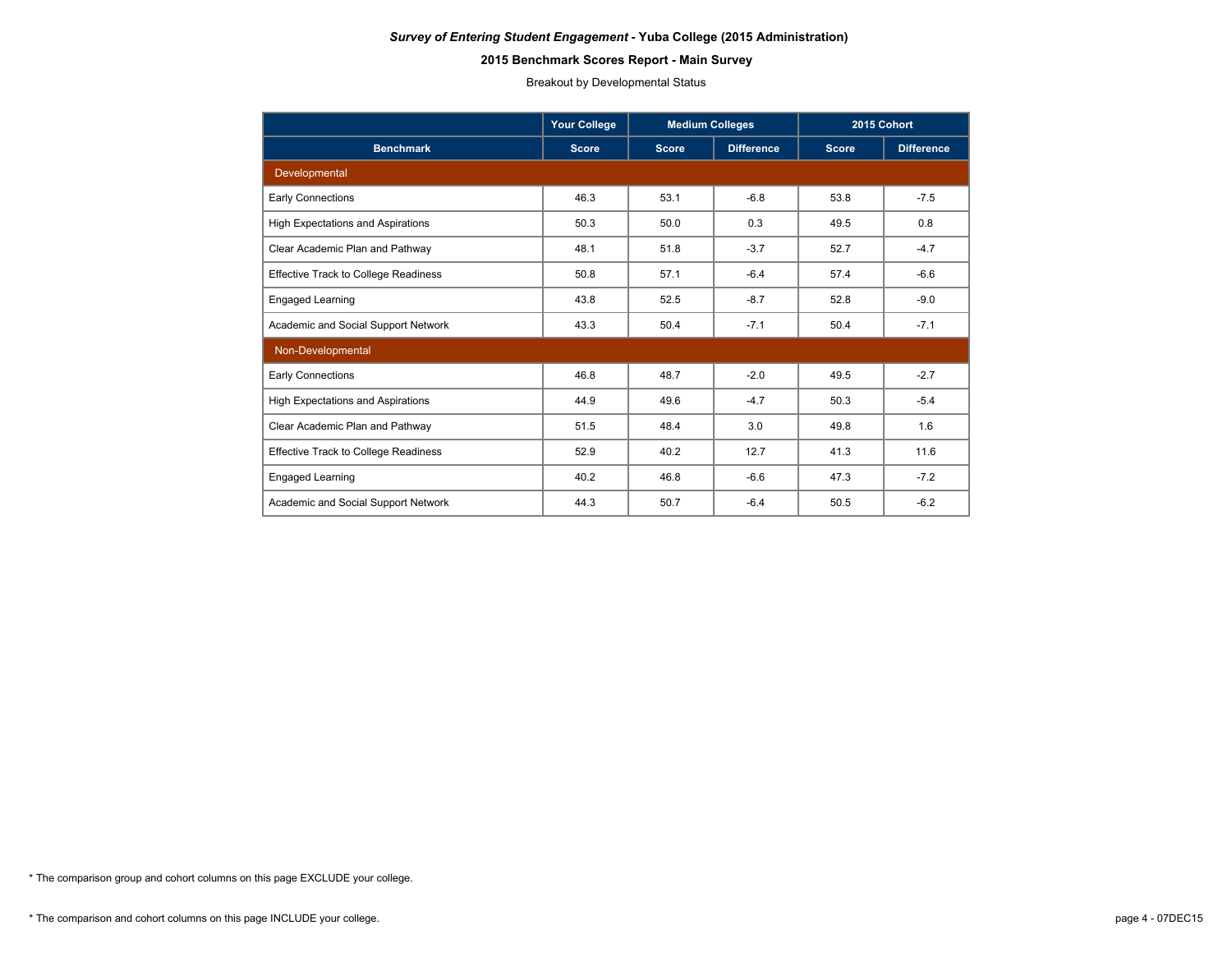# **2015 Deciles Report - Main Survey**

Breakout by Developmental Status: Developmental

|                                             | <b>Deciles</b> |      |      |      |      |      |      |      |      |      |      |
|---------------------------------------------|----------------|------|------|------|------|------|------|------|------|------|------|
| <b>Benchmark</b>                            | 0%             | 10%  | 20%  | 30%  | 40%  | 50%  | 60%  | 70%  | 80%  | 90%  | 100% |
| 2015 Cohort                                 |                |      |      |      |      |      |      |      |      |      |      |
| <b>Early Connections</b>                    | 36.2           | 44.0 | 47.1 | 49.3 | 51.3 | 53.3 | 55.7 | 57.5 | 60.2 | 64.0 | 76.5 |
| <b>High Expectations and Aspirations</b>    | 30.2           | 43.1 | 45.7 | 47.7 | 48.9 | 50.1 | 51.0 | 52.3 | 54.0 | 55.8 | 60.0 |
| Clear Academic Plan and Pathway             | 28.2           | 42.4 | 47.0 | 49.4 | 51.7 | 53.4 | 55.0 | 56.9 | 59.0 | 61.2 | 67.7 |
| <b>Effective Track to College Readiness</b> | 0.8            | 50.2 | 53.9 | 56.2 | 57.6 | 58.8 | 59.7 | 60.6 | 61.5 | 63.1 | 66.7 |
| Engaged Learning                            | 34.2           | 46.2 | 48.1 | 50.0 | 51.3 | 52.2 | 53.7 | 55.2 | 57.3 | 60.0 | 76.4 |
| Academic and Social Support Network         | 33.9           | 44.0 | 46.6 | 47.8 | 49.4 | 50.4 | 51.6 | 52.9 | 54.5 | 56.5 | 62.3 |
| <b>Medium Colleges</b>                      |                |      |      |      |      |      |      |      |      |      |      |
| Early Connections                           | 36.2           | 44.7 | 47.4 | 49.9 | 51.5 | 53.0 | 55.0 | 56.6 | 57.7 | 60.7 | 70.3 |
| <b>High Expectations and Aspirations</b>    | 34.4           | 43.7 | 46.9 | 48.0 | 49.3 | 50.4 | 51.2 | 52.3 | 53.7 | 56.6 | 59.0 |
| Clear Academic Plan and Pathway             | 38.2           | 42.9 | 46.7 | 48.1 | 51.7 | 52.8 | 54.6 | 55.2 | 56.9 | 59.5 | 62.5 |
| <b>Effective Track to College Readiness</b> | 34.9           | 49.7 | 53.2 | 55.1 | 57.0 | 58.7 | 60.2 | 60.6 | 61.2 | 63.0 | 65.9 |
| <b>Engaged Learning</b>                     | 40.8           | 46.8 | 49.1 | 50.2 | 51.5 | 52.0 | 53.1 | 55.2 | 56.7 | 58.6 | 65.9 |
| Academic and Social Support Network         | 42.6           | 45.6 | 47.5 | 48.5 | 49.4 | 50.3 | 51.4 | 52.7 | 53.4 | 55.1 | 57.3 |
| <b>Rural Colleges</b>                       |                |      |      |      |      |      |      |      |      |      |      |
| <b>Early Connections</b>                    | 40.8           | 47.0 | 50.5 | 53.4 | 55.3 | 56.6 | 58.2 | 59.4 | 61.7 | 66.3 | 76.5 |
| <b>High Expectations and Aspirations</b>    | 34.3           | 39.8 | 44.9 | 47.7 | 49.5 | 50.5 | 51.2 | 53.4 | 54.4 | 56.6 | 60.0 |
| Clear Academic Plan and Pathway             | 37.4           | 46.2 | 50.3 | 53.2 | 54.7 | 55.8 | 57.6 | 59.0 | 60.8 | 62.5 | 67.7 |
| <b>Effective Track to College Readiness</b> | 0.8            | 50.2 | 53.2 | 55.1 | 56.4 | 57.9 | 59.0 | 60.3 | 61.5 | 63.6 | 66.7 |
| <b>Engaged Learning</b>                     | 34.2           | 45.7 | 47.5 | 50.0 | 51.4 | 52.3 | 54.3 | 55.7 | 57.9 | 59.6 | 70.0 |
| Academic and Social Support Network         | 33.9           | 45.5 | 47.1 | 48.4 | 49.5 | 50.8 | 51.9 | 53.4 | 54.7 | 57.3 | 61.7 |